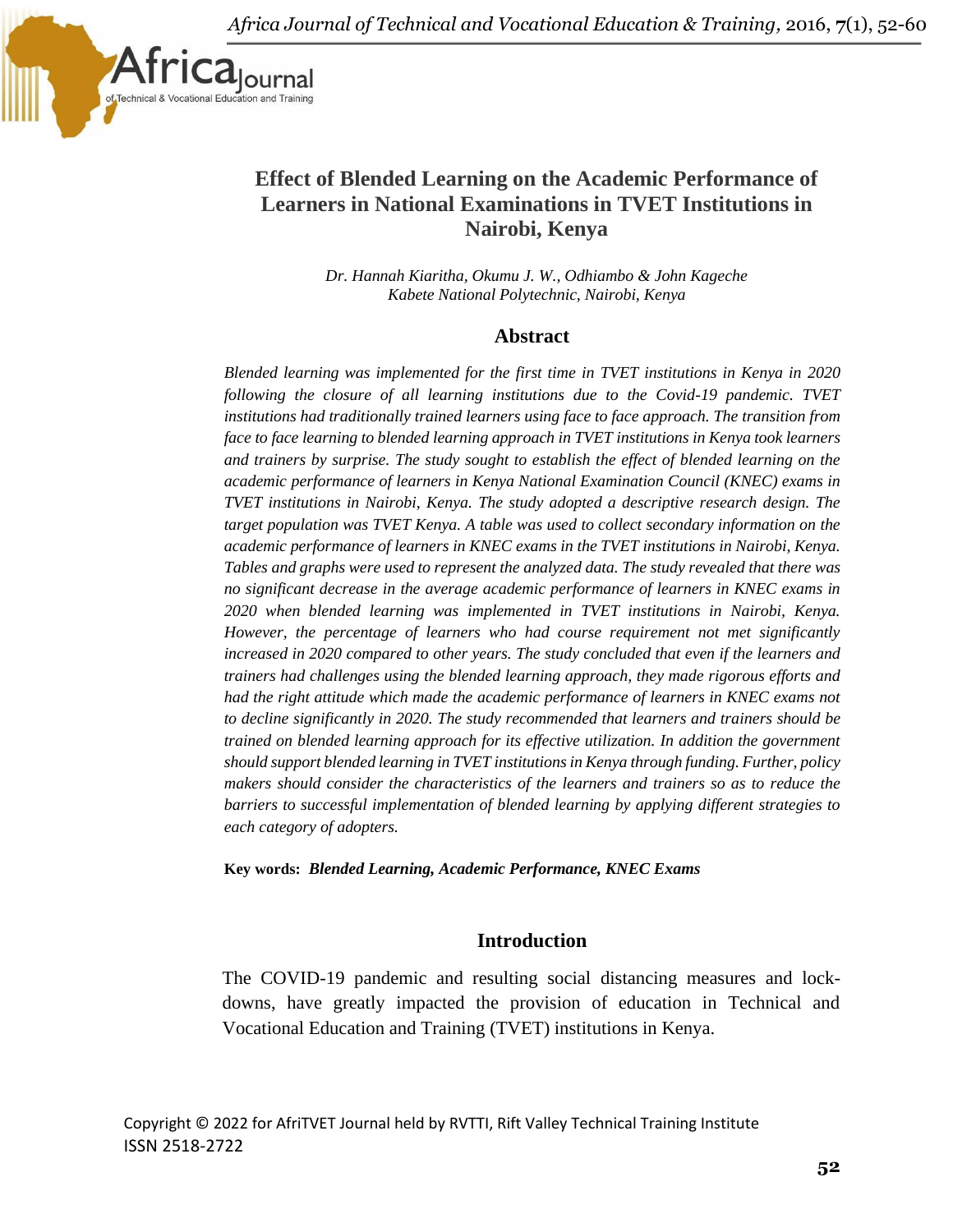It led to the change in learning approaches in TVET institutions in Kenya from face to face to blended learning to ensure continuity in learning. Blended learning is an innovative concept that embraces the advantages of both traditional face to face learning and ICT supported learning. It has scope for collaborative learning, constructive learning and computer assisted learning. Blended learning requires rigorous efforts, right attitude, sufficient funding and highly motivated trainers and learners for its successful implementation (Lalima & Dangwal, 2017).

### **Statement of the Problem**

Learning in TVET institutions in Kenya has traditionally been done using the face to face approach. However, the onset of COVID-19 pandemic made face to face learning not practicable as social-distancing was required so as to curb the spread of the COVID-19 virus. The ministry of education recommended blended learning in tertiary institutions in Kenya so as to ensure continuity in learning. Feasibility study on this mode of learning in TVET Institutions in Kenya was not done before full implementation neither were the trainers and learners adequately trained and prepared to use this approach. It was assumed that the learners and trainers had access to internet connectivity and the necessary hardware to enable them access on-line lessons. This posed a challenge in the delivery by trainers and the uptake of blended learning by learners. A study by Lalima & Dangwal (2017) noted that blended learning is not easy and require certain fundamental preparations in all the elements of teaching- learning process, for the trainers and learners, content design and infrastructure. A study by Yates, Brindley-Richards & Thistoll (2018) indicated that web-based e-Learning is absent in TVET institutions. Based on the circumstances where Kenya could no longer continue offering training in tertiary institutions using purely face to face approach and with no prior experience of blended learning, there was need to evaluate the effect of blended learning on the academic performance of learners in TVET institutions in Kenya.

#### **Objective of the Study**

The general objective of the study was to analyze the effect of blended learning on the academic performance of learners in TVET institutions in Kenya. Specifically, the study analyzed the effect of blended learning on the academic performance of learners in KNEC exams at Technical institutions in Nairobi, Kenya.

### **Literature Review**

The literature review incorporated the theoretical review, conceptual framework and the empirical review.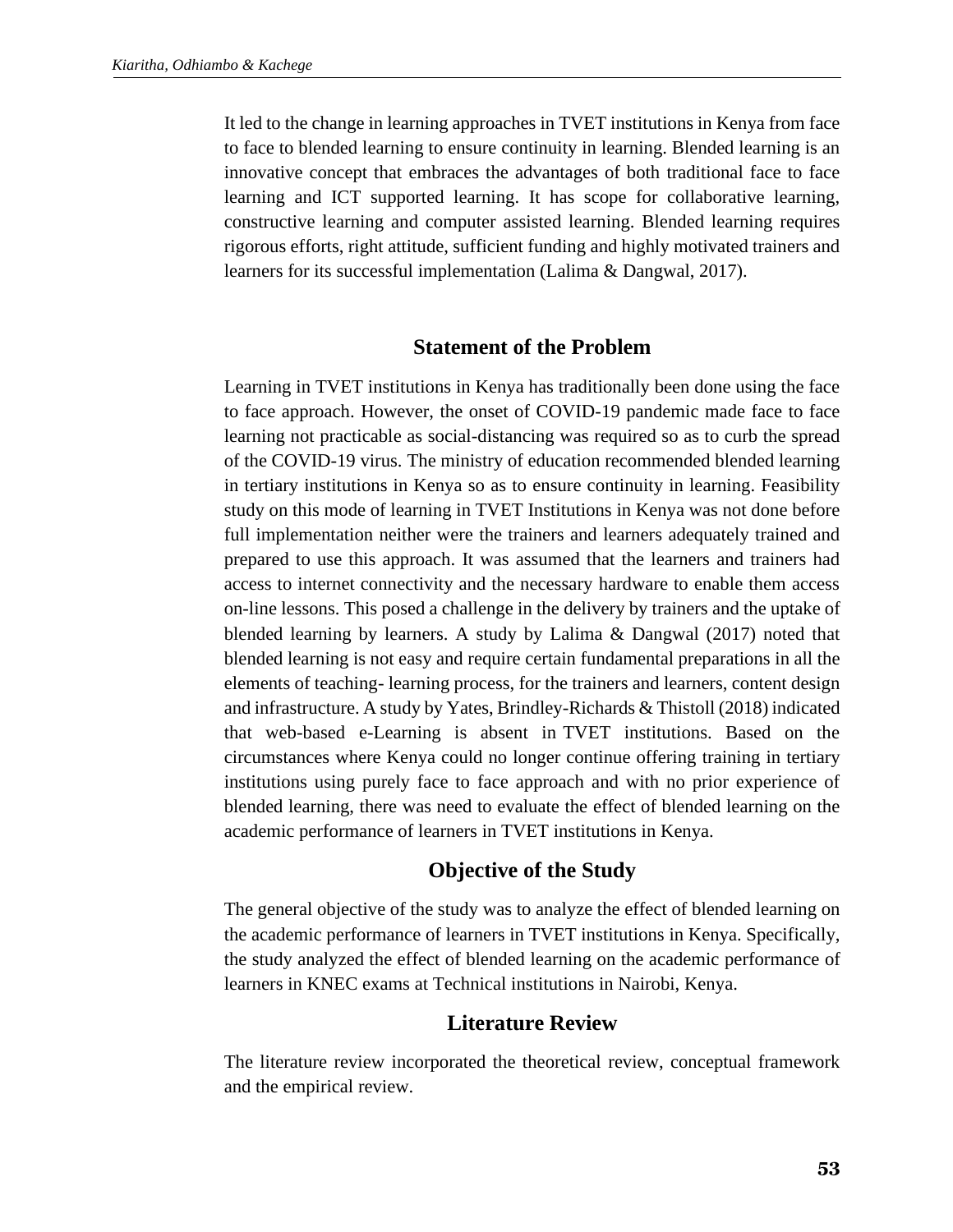## **Theoretical Review**

The study was guided by Diffusion of Innovation Theory that was developed by E.M. Rogers in 1962. The theory explains how an innovation gains momentum and diffuses or spreads through a specific population or social system resulting in the adoption of the innovation. When promoting an innovation to a target population, one need to take into consideration the characteristics of the target population that will help or hinder adoption of the innovation. There are five established adopter categories, namely; Innovators, early adopters, early majority and laggards as represented in figure 1 below. Innovators are first to try the innovation while early adopters embrace change and are aware of the need to change. Early Majority need to see evidence that the innovation works before they are willing to adopt it while late majority are skeptical of change, and will only adopt an innovation after it has been tried by the majority. Laggards on the other hand are bound by tradition and are very conservative and skeptical of change. Hence, when promoting an innovation, one should use different strategies to appeal to the different adopter categories (Sahin, 2006).



*Figure 1*: Adopter Categorization on the Basis of Innovativeness

Source: Diffusion of Innovations, fifth edition by Everett M. Rogers. Copyright (c) 2003 by The Free Press. Reprinted with permission of the Free Press: A Division of Simon & Schuster.

Factors that influence adoption of an innovation include; Relative advantage of the inno- vation over what it replaces; compatibility of the innovation with the values, experiences, and needs of the potential adopters; complexity of use of the innovation; triability of the innovation before a commitment to adopt is made; observability of results after the inno- vation is adopted. Rogers' diffusion of innovations theory is the most appropriate for investigating the adoption of technology in higher education and educational environ- ments (Medlin, 2001).

# **Conceptual Framework**

This study was on the effect of blended learning on the academic performance of learners in TVET institutions in Nairobi, Kenya as demonstrated in the conceptual framework below.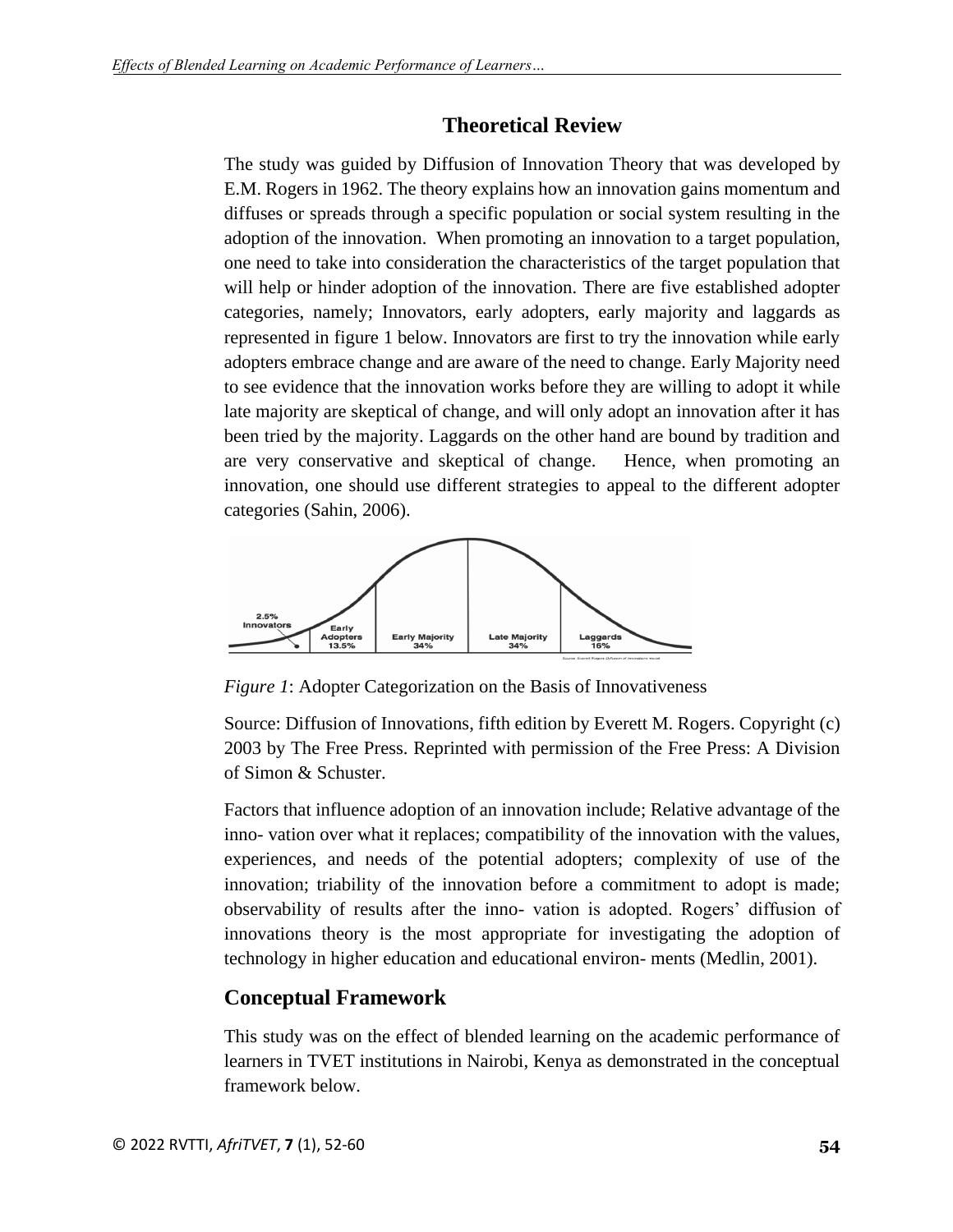

### **Empirical Review**

With the spread of COVID-19, education and training institutions around the world have moved towards online instruction to ensure the continuity of learning. Combining face to face and online learning approaches can produce greater positive impacts than instruction using just one of these delivery modes. Blended learning provides variety of experiences to the students, make them active and focused on the teaching - learning process due to increased involvement. The learners bear the responsibility of their learning thus making them more disciplined (Hondonga, Chinengundu & Maphosa, 2021). A study conducted in Sri Lanka revealed that the pandemic had posed significant challenges to education in TVET institutions as instructors and students were struggling with online learning, which was introduced abruptly under the new norm of social distancing. TVET institutions experienced a significant challenge of providing hands-on practical training using tools and machines through online training. It was further noted that only one in five households owned either a desktop or laptop in Sri Lanka. The study recommended that further policy planning and implementation was needed to address the challenges experienced during the COVID-19 pandemic (ADB Briefs No. 168 March, 2021). A study by Raihan & Han (2013) revealed that E-Learning is still new model in developing countries unlike in the developed countries where the teaching-learning phenomena had changed from Brick to Click approaches (e-Learning). It was further noted that E-Learning is absent in the TVET system which in turn deprive learner the benefit of Web-based e-Leaning. According to Neal (2011), TVET systems involve a wide range of target markets and different delivery models and hence, they are more complex than higher education systems. Transition to an online environment poses special challenges in the delivery of TVET courses, which involve the development of hands-on skills as well as theoretical learning. The transition poses further challenges for developing countries in terms of the preparedness of training systems and the availability of digital technologies for online teaching. A study by Cara & Chatani (2019) identified the advantages of E-learning as follows; it allows a large and varied number of learners, including people who for various circumstances do not have access to traditional learning and training, to access new knowledge and skills. Further, learners can learn at anytime and anywhere provided they have access to the internet.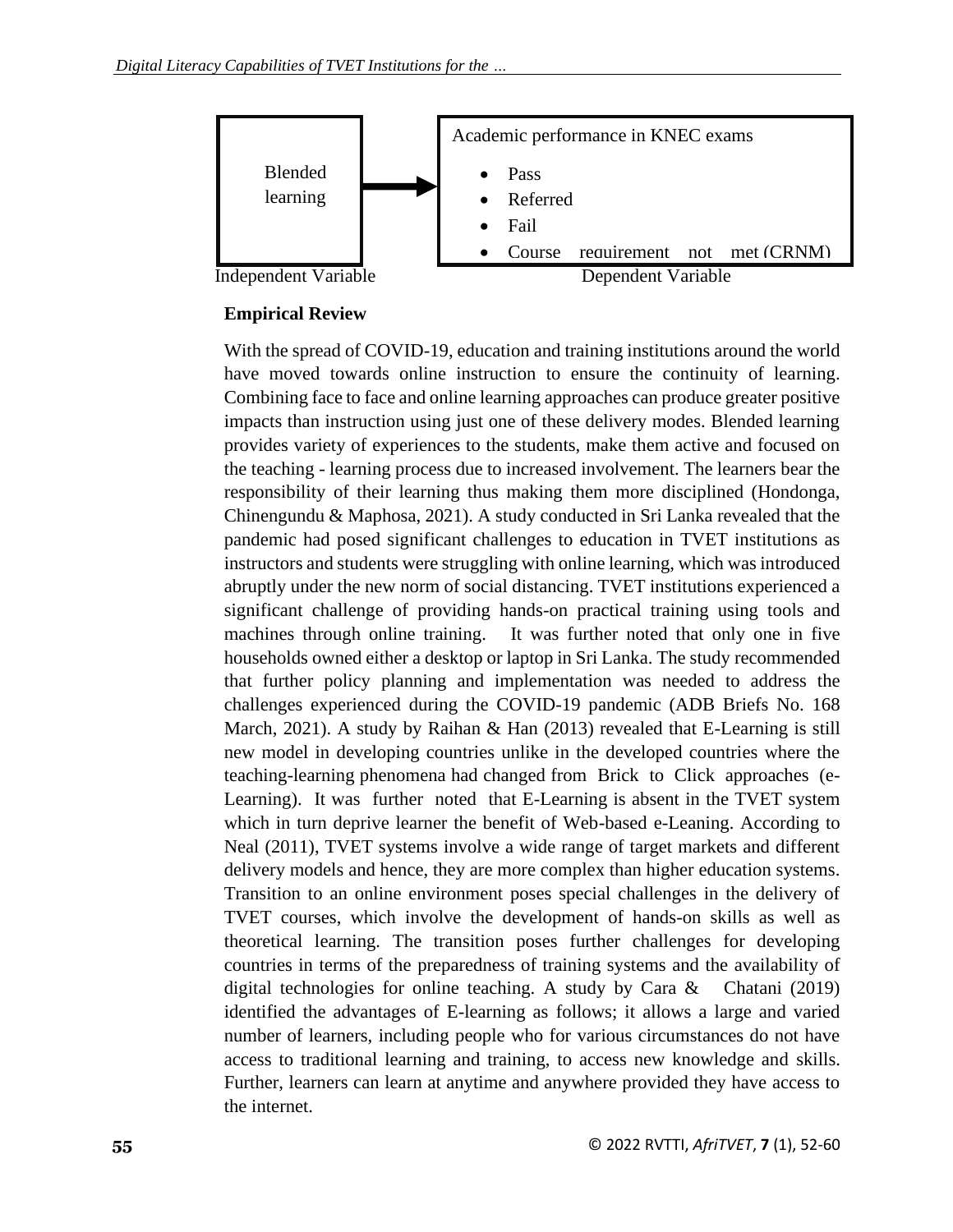It lowers tuition fees, delivery costs of TVET institutions and eliminates commuting cost for learners. The limitations of E-learning include: it requires selfdiscipline to follow online learning courses; limited peer-learning effects; feeling of isolation; internet access speed and cost and sometimes high initial costs. A study by Brolpito, Lightfoot, Radišić & Šćepanović (2016) in Serbia recommended that all teachers should receive appropriate support and guidance for developing their own digital skills. In implementing the blended learning approach, the diverse needs and abilities of the students needed to be considered as they pose a challenge for student engagement and retention (Yates, Brindley-Richards & Thistoll, 2018).

In terms of infrastructure, most TVET institutions did not have e-learning platforms in place. Further, most trainers were ill-prepared and lacked necessary training in using the online platforms to train. The results also revealed that many students encountered challenges to engaging in e-learning owing to lack of internet connectivity, lack of a computer or laptop, and inadequate training in the use of their college's online learning platform. The study recommended that the government of Botswana to support the transition to online teaching of TVET courses. Online learning has in some cases improved access and enrolment opportunities due to its affordability and flexibility compared to face to face mode of learning (Gannon, 2020). However, despite concerted efforts, the integration of online technologies in the delivery of TVET has not been realized in many countries and TVET institutions (UNESCO, 2020). For many learners, the COVID-19 outbreak has not only posed a health threat, but also delayed their completion of studies and transition to employment (WHO, 2020). Areba (2020) further noted that the interruption of learning processes due to school closure increased anxiety and uncertainty regarding national examinations. It also reduced access to digital learning platforms due to lack of devices and internet connectivity at home which negatively affected learners' learning outcomes.

## **Methodology**

The study adopted a descriptive and quantitative research design. The target population of the study was the TVET Institutions in Nairobi, Kenya. All TVET institutions in Nairobi, Kenya were studied. Secondary data on the academic performance of learners in KNEC exams was collected using a table and was categorized into business and technical exams for the period 2018-2020 and the average performance was computed. The average academic performance was summarized in a table and presented in a graph and conclusions drawn.

## **Findings**

The study analyzed the academic performance of learners in KNEC exams in TVET institutions in Nairobi, Kenya namely, Nairobi Technical Training Institute, Kabete National Polytechnic and Kinyanjui Technical Institute. The average academic performance in KNEC exam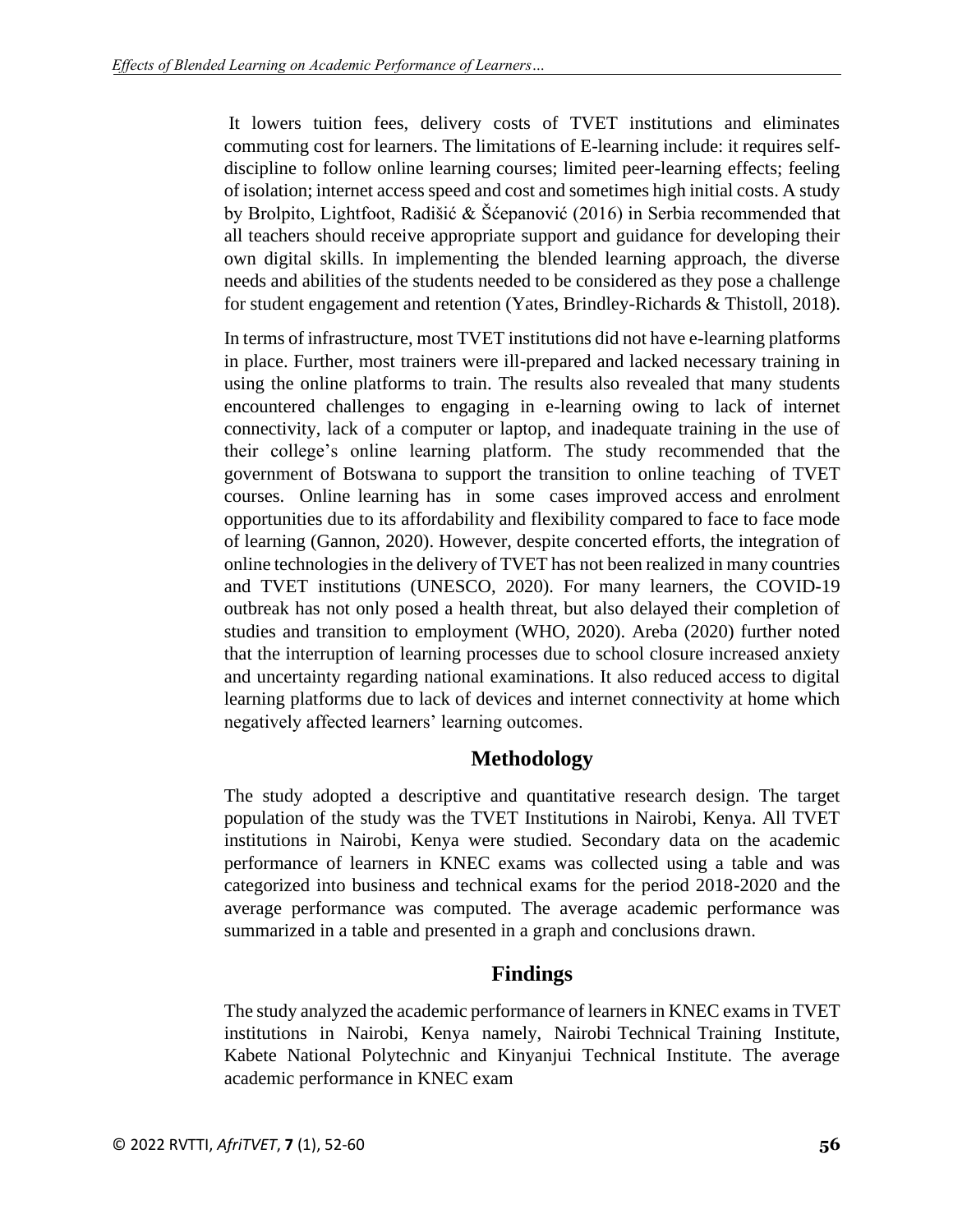for TVET institutions in Nairobi, Kenya is as summarized and presented in table 1 and figure 1 below respectively.

Table 1

*Average Academic Performance of Learners in KNEC Exams in TVET Institutions in Nairobi, Kenya*

| Year | $\%$ Pass       | $%$ Fail |    |                                              | % Referred |                           | % Course<br>requirement not<br>Met (CRNM) |                  |
|------|-----------------|----------|----|----------------------------------------------|------------|---------------------------|-------------------------------------------|------------------|
|      | <b>Business</b> |          |    | <b>Technical Business Technical Business</b> |            | <b>Technical Business</b> |                                           | <b>Technical</b> |
| 2018 | 65              | 49       | 3  | 11                                           | 25         | 39                        | $\overline{4}$                            | 3                |
| 2019 | 57              | 47       |    | 18                                           | 32         | 32                        | 5                                         | 3                |
| 2020 | 52              | 43       | 11 | 17                                           | 23         | 32                        | 15                                        | 10               |





Over the years under consideration, the percentage pass in KNEC exam declined over the years and was higher in business exams compared to technical exams. In addition, more students failed and were referred in technical exams compared to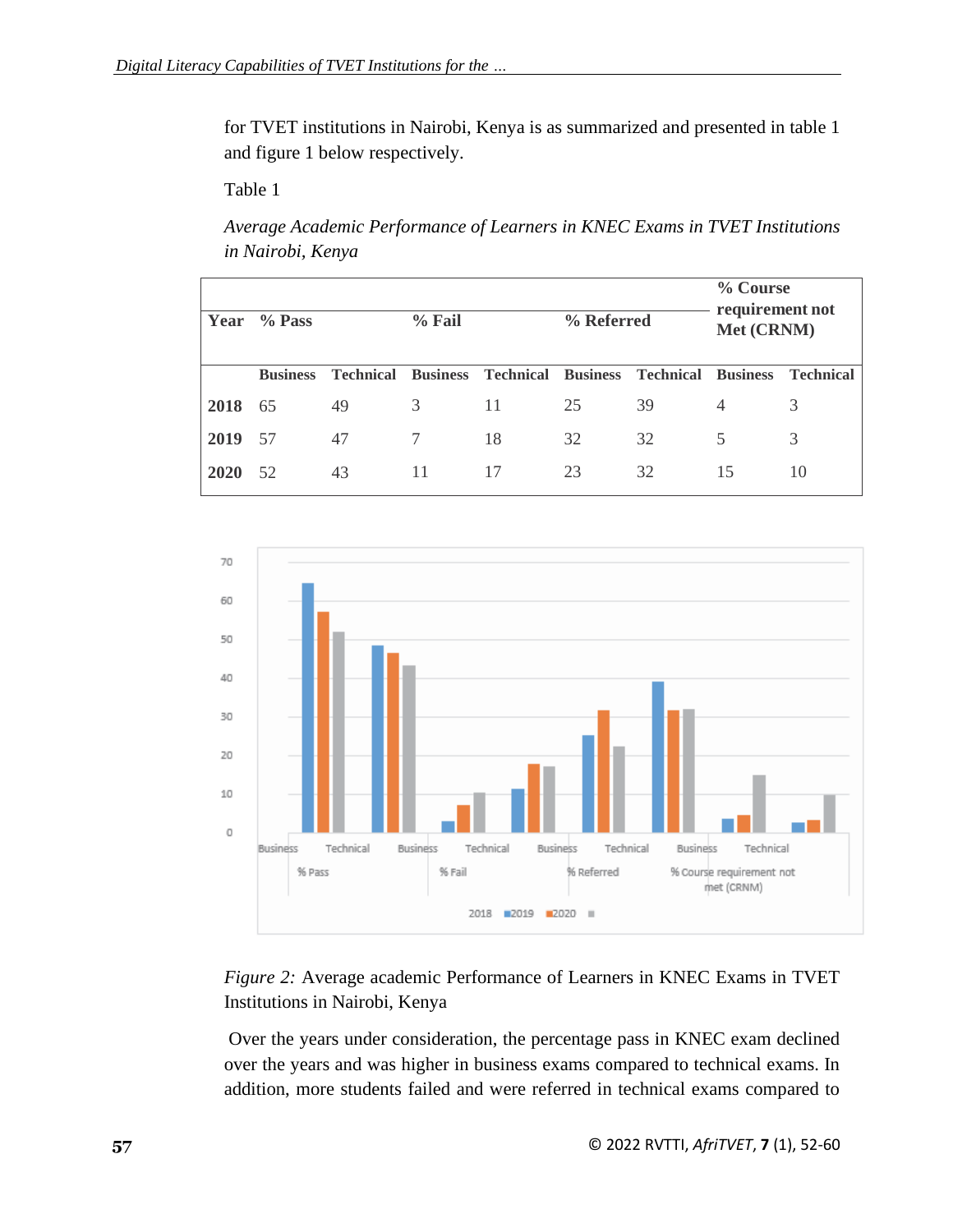business exams. It was also evident that more learners in business exams failed to meet the course requirements compared to the technical exams. Further, there was a significant increase in the percentage of learners who failed to meet the course requirement in KNEC exams in 2020 in both business and technical exams. However, the percentage of students who were referred declined in 2020 business exams.

## **Conclusions**

The study concluded that even if the learners and trainers had challenges using the blended learning approach, they made rigorous efforts and had the right attitude which made the implementation of the new learning approach successful. This made the average academic performance of learners in KNEC exams not to decline significantly in 2020. The findings supported the Diffusion of Innovation Theory that suggested that early adopters embrace change and are aware of the need for change. The study also concluded that blended learning negatively affected the completion rate of learners as there was a significant increase in the percentage of learners with course requirements not met. This agreed with the findings by (WHO, 2020).

### **Recommendations**

Based on the findings, the study recommended the government to support the transition to blended learning of TVET institutions in Kenya through funding. The study further recommended that the policy on delivery of learning instructions and materials should be reviewed to reflect the changing times. Further, policy makers need to consider the characteristics of the learners and trainers so as to reduce the barriers to successful implementation of blended learning by applying different strategies to each category of adopters.

### **References**

- UNESCO-UNEVOC. (2020). Future of TVET teaching: Trends mapping study, UNESCO- UNEVOC International Centre for Technical and Vocational Education and and Training. https://unevoc.unesco.org/pub/trendsmapping\_futureoftvetteaching .pdf
- ADB Brief, No. 168 March (2021). COVID-19 impact on technical and vocational education and training in Sri Lanka. http://dx.doi.org/10.22617/BRF210081- 2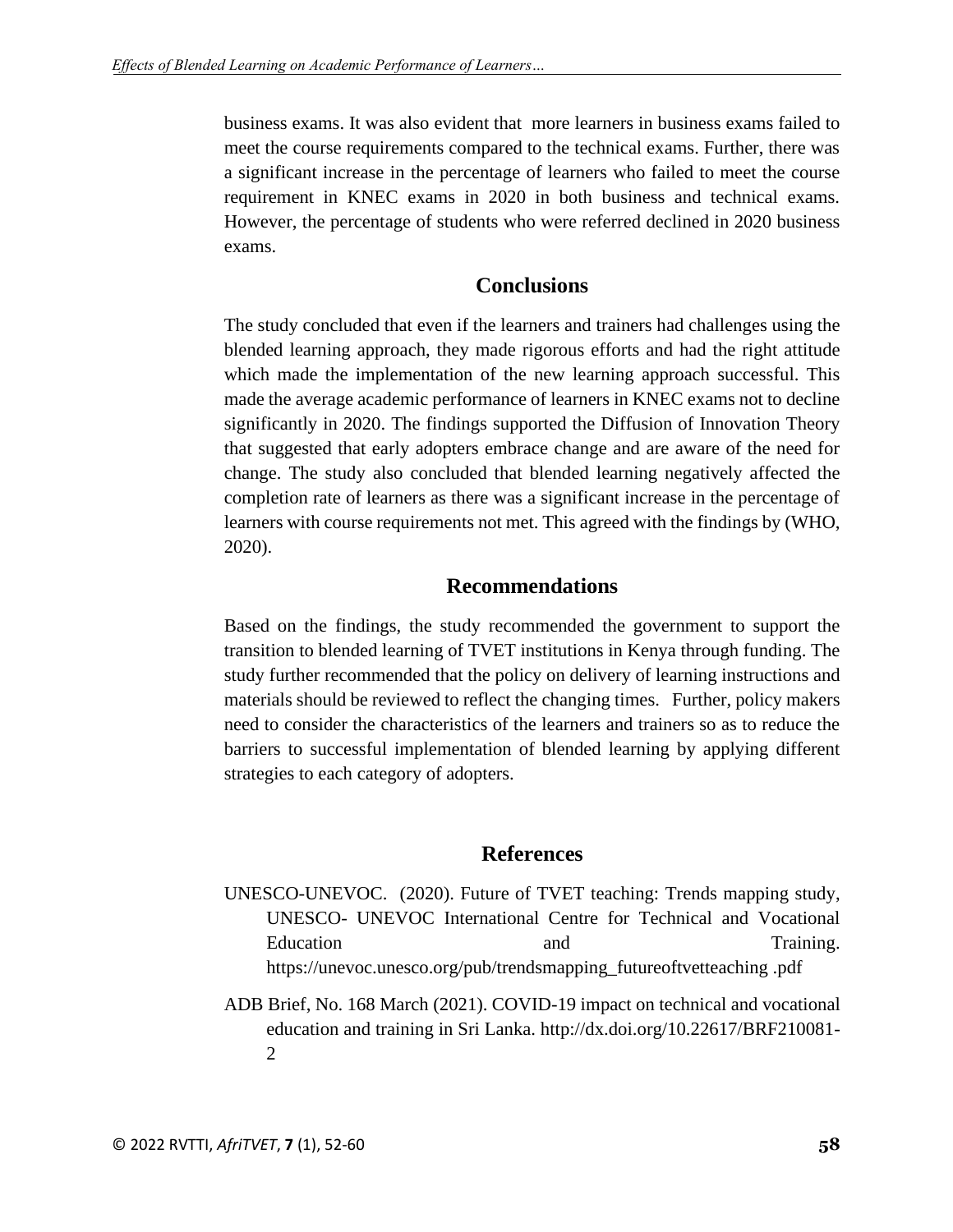- Areba, G. N. (2020). COVID-19 pandemic impact on Kenyan education sector: Learner challen- ges and mitigations. *Journal of Research Innovation and Implications in Education* Vol.b4 (2) pp 128-139
- Brolpito, A., Lightfoot, M., Radišić J., & Šćepanović, D. (2016). Digital and online learning vocational education and training in Serbia. Online. https://www.etf.europa.eu/sites/default/files/m/DC024C02AA9B9384 C12580280043A0B6\_DOL%20in%20VET%20in%20Serbia.pdf
- Cara, M., & Chatani, K. (2019). *Distance and e-learning in TVET*. ILO. https://en.unesco.org/sites/default/files/wcms\_732618.pdf
- VOCED Plus. (UD). *Focus on COVID-19 and online learning in VET*. https://www.voced.edu.au/focus-
- Gannon, K. (2020). 4 Lessons from moving a face-to-face course online. In: *The Chronicle of Higher Education*, Special Issue "Moving Online Now", 24-27.
- Hondonga, J., Chinengundu, T., & Maphosa, P. K. (2021).Online teaching of TVET courses: An analysis of Botswana private tertiary education providers' responsiveness to the COVID-19 pandemic learning disruptions. *The On-lineJournal of Technical and Vocational Education and Training in Asia*, Issue 16. pp 1-16. www.tvet-online.asia
- Lalima, D. K.L. (2017). *Blended learning: An innovative approach. Universal Journal of Educational Research* 5(1) pp 129-136. https://files.eric.ed.gov/fulltext/EJ1124666.pdf
- Medlin, B. D. (2001*). The factors that may influence a faculty member's decision to adopt electronic technologies in instruction*. (Doctoral dissertation, Virginia Polytechnic Institute and State University, 2001). ProQuest DigitalDissertations. (UMI No. AAT 3095210).
- Muia, R. (2011). *Challenges of adoption of ICT in technical training institutions within Nairobi County*. Munich, GRIN Verlag. https://www.grin.com/document/184127
- Neal, T. (2011). *Open and distance technical and vocational education and training (TVET): Poor relation or knight in shining armour*? Paper presented at the 24th ICDE World Conference on Open and Distance Learning, Bali, Indonesia.